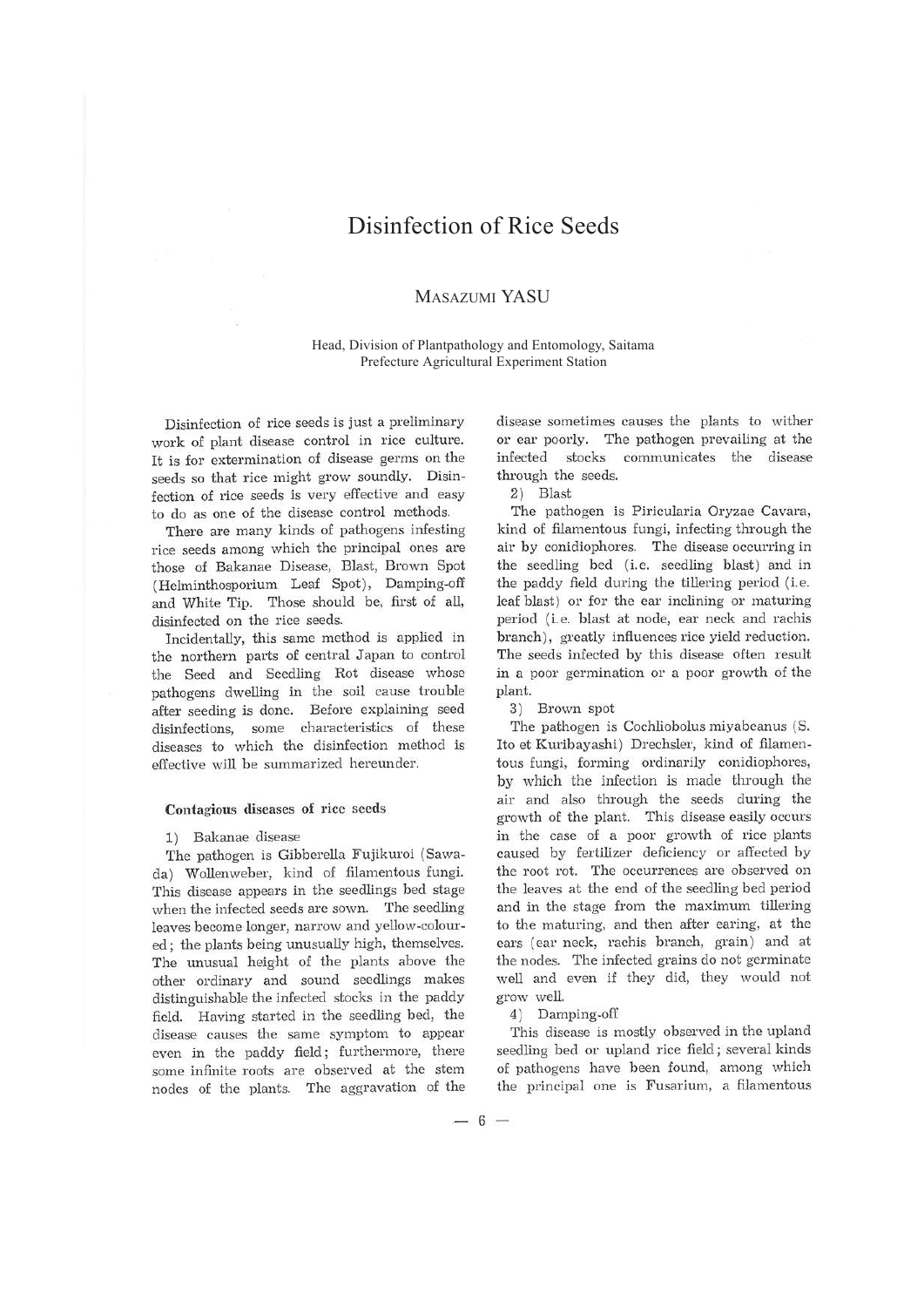fungus. The pathogens are transmitted not only through the soil but also by the grains. And the disease occurs mostly in a rather low temperature, damaging the sprout or bringing about a poor growth sometimes to end in the perishing of the plant.

## 5) White tip

The pathogen of this disease is Aphelenchoides besseyi Christie (A. Oryzae Yokoo), kind of nematode. If the infected seeds are sown, they will produce this disease that can be easily observed from far, as the top of boot leaf or the second one becomes white after the maximum tillering stage. And the height of damaged plants is lower than that of sound stocks and the maturity is heavily decreased. Rice seeds issuing from the damaged stocks are invaded by nematodes which communicate the disease through the seed.

### 6) Seed and Seedling Rot

For this disease, there are some pathogens of filamentous fungi, Achlya and Pythium, which, dwelling in the soil and water of the seedling bed, will attack pre-sprouting or prerooting of the sown seeds, so as to cause rice to rot or perish, or to delay its growth conspicuously. This disease is largely produced in a seedling bed with water of a low temperature, which is observed widely in the northern parts of Japan and partially found in an earlier culture's seedling bed in the mountainous regions of the central and western parts of Japan.

| Table | 1. |
|-------|----|
|       |    |

#### Methods of rice seed disinfection

## 1) Collection of rice seeds

For the control of rice diseases communicated through the seeds, an attentive treatment of rice grains is needed not only at seeding time of the year but also that of the preceding year. It is important to prevent thoroughly the insect pest and diseases early at growing time so as to produce clean rice seeds. As far as Bakanae Disease, White Tip and Seed and Seedling Rot are concerned, their symptoms become difficult to identify in the maturing stage of the plants. So, it is very important to produce carefully rice seeds cleaned from any disease. Moreover, it is vital to select the right opportunity for seed collection because a delayed yielding could crack grains w'hich is the incentive of the occurrence of the Bakanae and Seed and Seedling Rot diseases. In addition, scratches made at threshing time could also cause those two diseases. To avoid this incidence, power thresher should be used with lowered rotation. Hand threshing rake or pedal thresher is prefered.

### 2) Seed selection

Rice seeds which are damaged by diseases have a comparatively low weight due to their incomplete maturing so that they might be excluded by using a selection method of specific gravity such as selection with winnow or salt water. The specific gravities are different, according to the kinds of rice, as shown in Table 1. The seed selected by use of salt water should be washed in natural water afterwards.

| Kinds of Rice             | Specific Gravity | Salt melted in a litre of water |  |
|---------------------------|------------------|---------------------------------|--|
| Non-glutinous             | 1.13             | 2.5                             |  |
| Non-glutinous Upland rice | 1.12             | 2.2                             |  |
| Glutinous                 | 1.08             | 1.6                             |  |
| Glutinous Upland rice     | 1.06             | 1.1                             |  |
|                           |                  |                                 |  |

## 3) Choice of disinfectant

Formalin, copper sulfate and organomercuric compound are applied as rice seed disinfectants. Formalin in extremely effective to Bakanae Disease, Blast and Brown Spot, which are diseases communicated through the grains by parasitical fungi. The defect in its

application is that it is ineffective to the Seed and Seedling Rot disease and is supposed to be harmfully effective to rice plants. Copper sulfate which has high effectiveness for the control of Seed and Seedling Rot does not act so well against the infectious diseases originating from the grain because it is apt to cause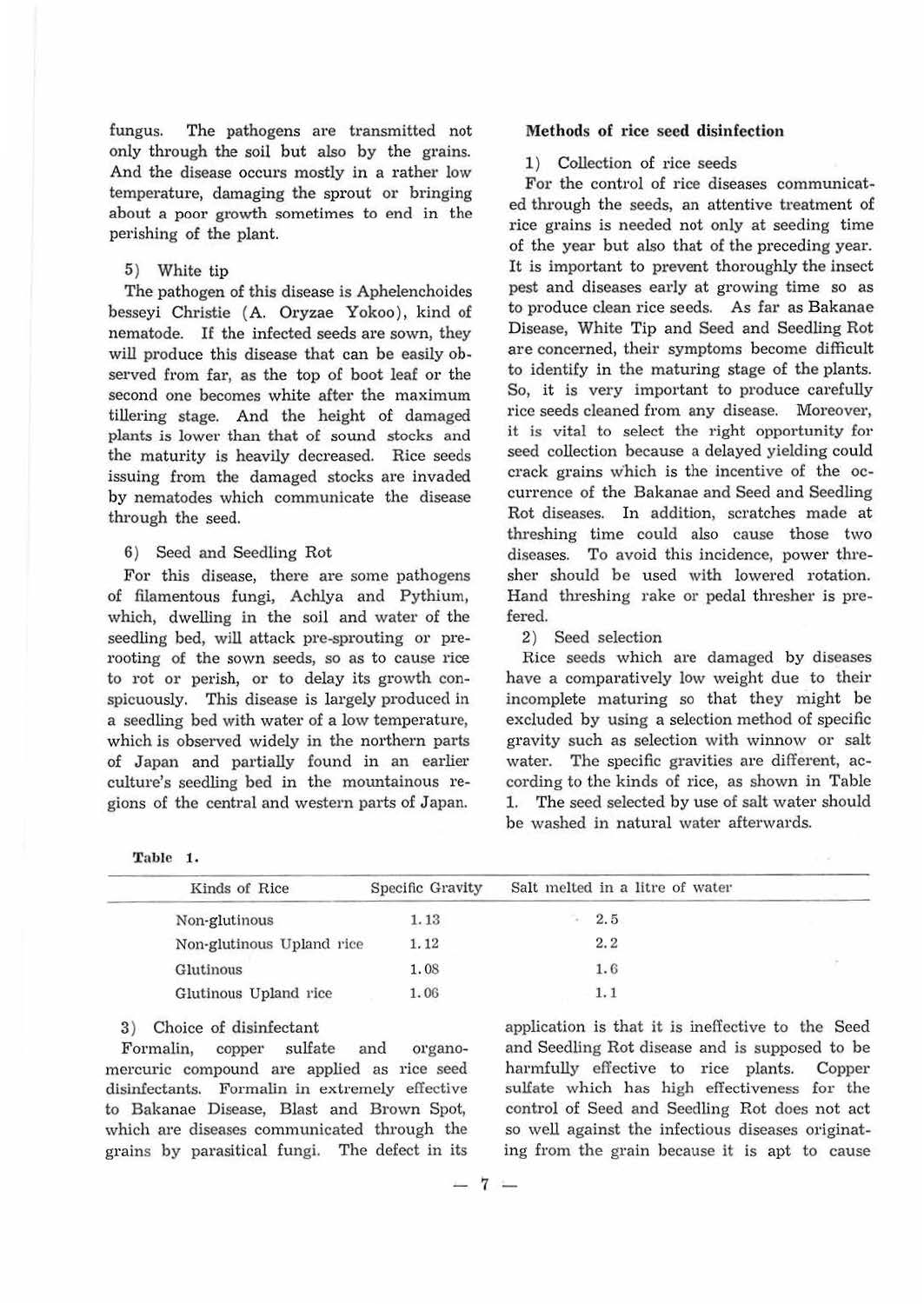chemical damage. On the other hand, organomercuric compound is distinguished for its effectiveness to general grain communicating diseases and to Seed and Seedling Rot except White Tip, with its chemical quality of less harmfull effect to the plants. This is why organo-mercuric compound has come to be applied so widely, taking the place of formalin and copper sulfate. But the actual disinfectants of organo-mercuric compound have advantages or disadvantages, according to their components. Therefore when one of them is chosen for application, close attention should be paid to it.

- 4) Disinfectants of organo-mercuric
	- compound

There are many kinds of organo-mercuric compound disinfectants for rice seed disease control of which the major one mainly consists of ethyl mercuric phosphate **(EMP.,** Ruberon Tab. ), ethyl mercuric chloride **(EMC.,** Riogen Tab. ), methoxyethyl mercuric chloride (MEMC., Uspulun Tab.), phenylmercuric acetate **(PMA.,** Microgin Tab. ) and phenylmercuric dinaphthylmethane disulfonate (phenylmercurifixtan, Meru). They have two forms of powder and solution, respectively. For the solution, powder, grain, granule and emulsion are prepared. Recently, grain disinfectants have been improved. The grain weight is mostly one to two grams.

5) Dilution of disinfectant and duration of disinfection

Rice seeds are disinfected by using organomercuric compound in forms of powder, granule or emulsion, which is soluble generally in 1,000 to 2,000 times of water, or by using it in the form of grain, of which about five tablets are soluble generally in 10 litres of water.

Duration of seed soaking in a disinfectant solution depends on the kind of disinfectants because the disinfectant components act on the seeds differently. For example, **MEMC** and PMA need usually 6 to 12 hours' soaking duration, but as the disinfection effect is largely influenced by the temperature, six hours are required as soaking duration when the temperature of the solution is l8°C. And when the solution temperature is lowered by  $1^{\circ}C$ , soaking time is lengthened by an hour showing that is 12 hours under 12°C of solution temperature are necessary for it. At less than 10°C, prolongation of soaking hours does not cause any effect. EMP and EMC are effective enough in the cooler solution in which the seeds are dipped only for six hours so as to be well disinfected. This difference of disinfection duration according to the kind of disinfectants requires a keen knowledge of the time needed for each of the disinfectants.

Some disinfectants are effective. even though their density is increased or the disinfection hours are shortened to less than three hours.

## **Special method of disinfection**

1) Disinfection against white tip

For application of the rice seeds supposed to be damaged by nematode of White Tip. disinfection for its control should be executed without using mercuric compound. Nematodes that penetrate the rice seed between its rusk and grain can be controlled with heat. That is to put dried rice seeds in hot water of 57 to 58°C for 5 to 10 minutes and right after that put them in fresh water to cool down the seeds. It is necessary to keep the exact time length and temperature in this heating method with the aid of a thermometer because if there are mistakes. this method would damage the germination of the seeds.

This method of using heated water to control White Tip is remarkably effective in itself but it is partially difficult for the farmers to apply it in an actual farm work. Instead. the control method of using chemical disinfectant has recently become quite popular. As chemicals, there are Sassen consisting mainly of ethylester rhodarate and Kaya-ace powder consisting chiefly of organo-mercuric compound (DSP powder). Sassen is diluted with 500 to 600 times of water in which rice seeds are dipped for 12 hours before they are rinsed in water. Kaya-ace powder is applied to the dried rice seeds in a weight proportion of 3 to 5 per cent of it to the seed amount.

2) Rice seed disinfection in the cold district

In cold districts, control measures are necessary to be executed not only against the diseases